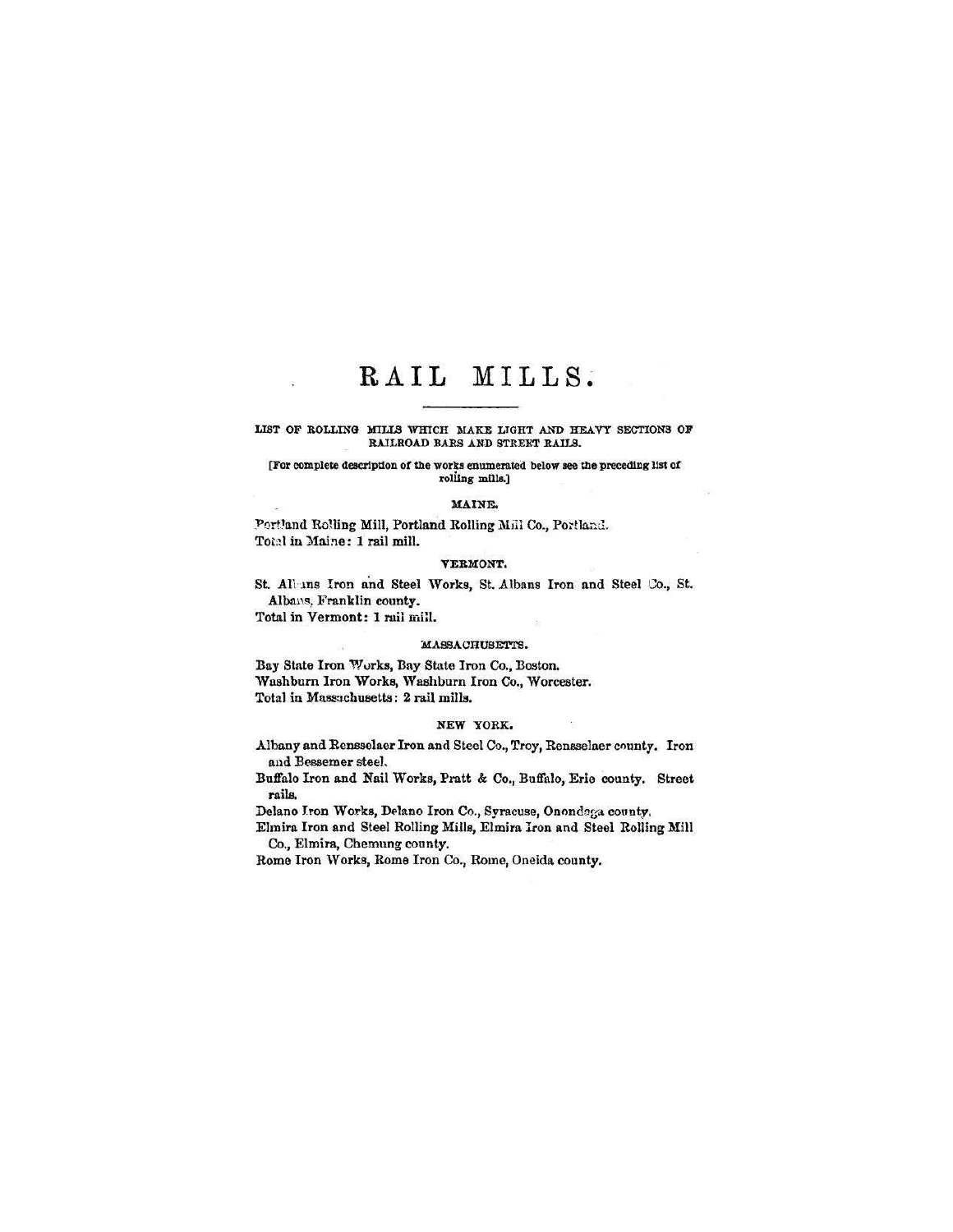| RAIL MILLS. |
|-------------|
|             |

Spuyten Duyvil Rolling Mill, Spuyten Duyvil Rolling Mill Co., Spuyten Duyvil, Westchester county.

Union Iron Works, Union Iron Co., Buffalo.

Total in New York: 7 rail mills, of which 1 rolls street rails only.

#### NEW JERSEY.

New Jersey Steel and Iron Co., Cooper, Hewitt & Co., 17 Burling Slip, New York. Works at Trenton, Mercer county.

Total in New Jersey: 1 rail mill.

# PENNSYLVANIA-EASTERN DISTRICT.

- Allentown Rolling Mill Co., Allentown, Lehigh county. Office, 303 Walnut street, Philadelphia. Rails of light and heavy sections and street rails.
- Bethlehem Iron Co., Bethlehem, Northampton county. Iron and Bessemer steel.

Catasauqua Manufacturing Co., Catasauqua, Lehigh county. Light rails. Glen Iron Works, Allentown, Lehigh county. Light rails.

- Little Schuylkill Rolling Mill, James A. Inness, Port Clinton, Schuylkill county. Light rails.
- Palo Alto Rolling Mill, Benjamin Haywood, Pottsville, Schuylkill county. Rails of light and heavy sections and street rails.
- Philadelphia and Reading Kolling Mill, Philadelphia and Reading Railroad Co., owners, W. E. C. Coxe, Superintendent, Reading, Berks county.
- Philadelphia Iron and Steel Co., 939 North Delaware avenue, Philadelphia. Street rails.
- Pottsville Rolling Mills, Atkins Brothers, Pottsville. Rails of light and heavy sections and street rails.
- Schuylkill Haven Rolling Mill and Spike Manufacturing Co., Weissinger & Medlar, Schuylkill Haven, Schuylkill county. Light rails.
- Tamaqua Rolling Mill, Wm. T. Carter & Co., Tamaqua, Schuylkill county. Office, 103 Walnut street, Philadelphia. Light rails.
- Total in Eastern Pennsylvania: 11 rail mills, of which 6 roll only light and street rails.

#### PENNSYLVANIA-CENTRAL DISTRICT.

Columbia Steel and Iron Works, Maitland, Audenreid & Co., Columbia, Lancaster county. Office, N. E. corner Third and Dock streets, Philadelphia.

Co-operative Iron and Steel Works, Danville, Montour county. Danville Iron Works, William Faux, Danville.

# 113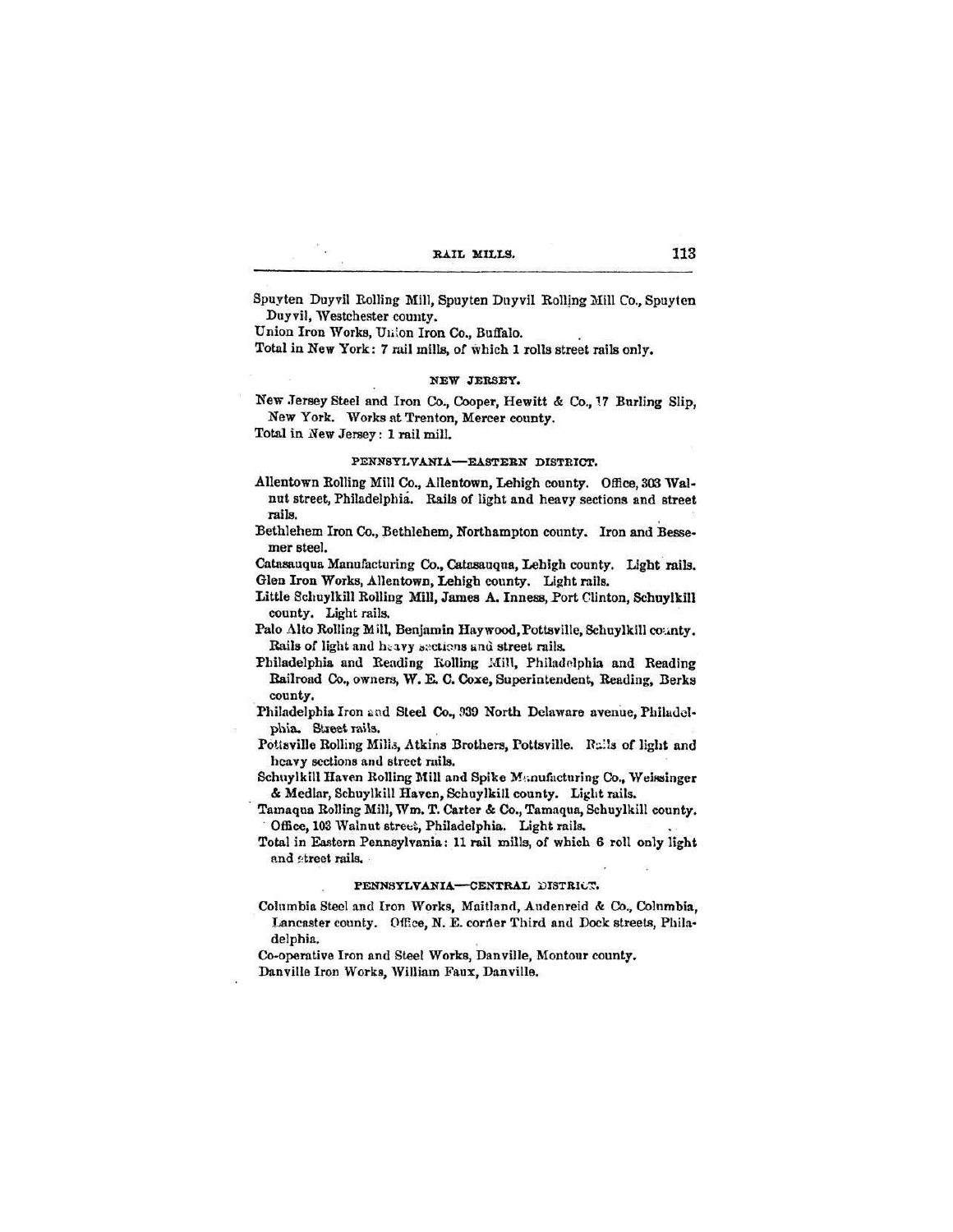**114 KAIL MILLS.**

**Hancock Steel and Iron Co.,** Danville.

Hollidaysburg Iron Works, Hollidaysburg Iron and Nail Co., Hollidaysburg, BIair county. Light rails.

Lackawanna Iron Works, Lackawanna Iron and Coal Co., Scranton, Lu**zerne** county. Iron and Bessemer steel.

Lochiel Rolling Mill Co., Harrisburg.

Pennsylvania Iron Works, Waterman & Beaver, Danville. Office, 407 Library street, Philadelphia.

Pennsylvania Steel Works, Pennsylvania Steel Co., Steel Works P. 0., Baldwin Station, Dauphin county. Office, 216 South Fourth street, Philadelphia. Rails of heavy sections and street rails. Bessemer steel only.

Safe Harbor Rolling Mill, Safe Harbor, Lancaster county. Not in operation for several years.

Total in Central Pennsylvania: 10 rail mills, of which 1 rolla only light rails.

PENNSYLVANIA—WESTERN DISTRICT.

American Iron Works, Jones & Laughlins, Pittsburgh, Allegheny county. Light rails.

Bnidy's Bend Iron Co., Brady's Bend, Armatrong county. Office, 54 Cliil street, New York. Not in operation for several years.

Cambria Iron Works, Cambria Iron Co., Johnstown, Cambria coanty. Office, 218 South Fourth street, Philadelphia. Iron and Bessemer steel **rails.**

Fort Pitt Iron and Steel Works, Reese, Graff & Woods, Pittsburgh. Light rsi's.

Edgar Thomson Steel Works, Edgar Thomson Steel Co., Limited, Bessemer Station, Allegheny county. Branch office at Pittsburgh. Bessemer steel only.

Kensington Rolling Mill, H. Lloyd, Son & Co., Pittsburgh. Light rails.

**Old** Fort Iron Works, Jacobs **& Jackson, Brownsville,** Fayetto county. Light rails.

Sharon Rolling Mills, Westerman Iron Co., Sharon, Mercer county. Light rails.

Shenango Iron Works, Reis, Brown & Berger, New Castle, Lawrence county. Light rails.

Sligo Iron Works, Phillips, Nimick *&*Co., Pittsburgh. Light rails.

Superior Rolling Mill, Harbaugh, Mathias *&* Owens, Pittsburgh, Not in operation for several years.

**Wayne** Iron and Steel Works, Brown & Co., Pittsburgh. Light rails.

**Wheatland Rolling Mills, Wheatland, Mercer county.** Not in operation **for several years.**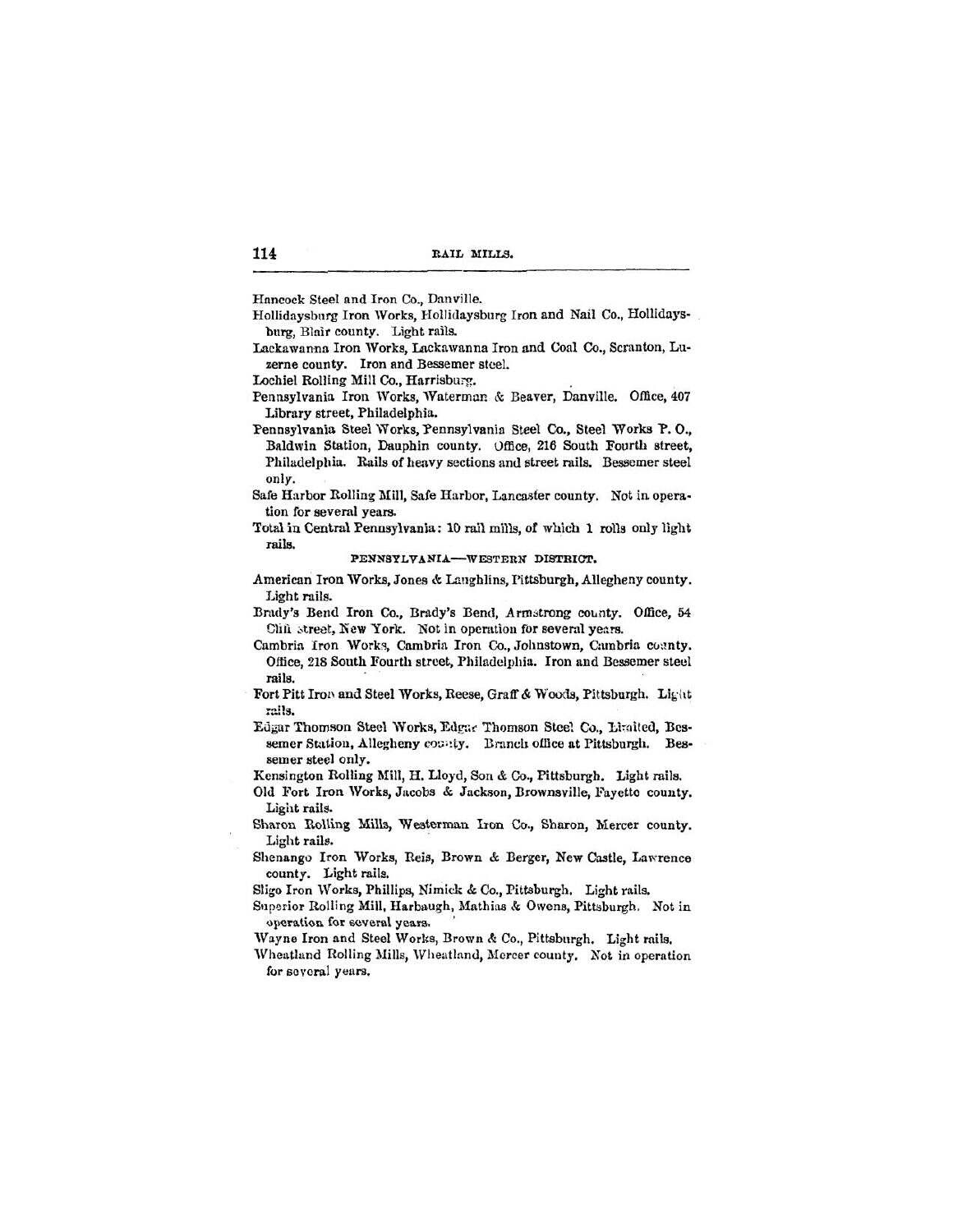| RAIL MILLS. | 115 |
|-------------|-----|
|             |     |

Total in Western Pennsylvania: 13 rail mills, of which 8 roll only light rails. Total in Pennsylvania: 34 rail mills, of which 15 roll only light and street rails.

#### **MARYLAND.**

Abbott Iron **Works, Abbott Iron Co., Baltimore.**

Cumberland Rolling Mill, Baltimore and Ohio Railroad Co., Cumberland.

Total in Maryland: 2 rail mills.

# **GEORGIA.**

Borne Iron Works, Rome Iron Manufacturing Co., Rome. Light rails. Scofield Rolling Mill, Scofield Rolling Mill Co., Atlanta. Total in Georgia; 2 rail mills, of which 1 rolls only light rails.

# **VEST VIRGINIA,**

Crescent Iron Works, Crescent Iron Co., Wheeling. Riverside Iron Works, Wheeling. Light rails. Total in West Virginia: *2* rail mills, of which 1 rolls only light rails.

#### **KENTUCKY.**

Covington Rolling Mill, James C Kyle & Bro., Covington. Office, Cincinnati.

Kentucky and Louisville Rolling Mills, Louisville Rolling Mill Co., Louisville. Light rails and street rails.

Swift's Iron and Stee' Works, Newport. **Office,** Cincinnati. Light rails and street rails.

Total in Scntucky: 4 rail **mills,** c?**which 3** roll only light **and** Birect **rails.**

#### TENNESSEE.

Memphis Rolling Mill, R. C. Daniel, Memphis. Street rails.

Roane Iron Works, Roane Iron Co., Chattanooga.

Vulcan Works, Chattanooga. Light rails.

Total in Tennessee: 3 rail mills, of which 2 roll only light rails.

#### OHIO.

Ætna Iron and Nail Co., Bridgeport, Belmont county. Light T rails and flat rails.

Akron Iron Works, Akron Iron Co., Akron, Summit county. Light rails.

Alliance Boiling Mill, Alliance Rolling Mill **Co.,** Alliance, Stark county, Cincinnati Railway Iron Works, Cincinnati Railway Iron Co., Cincinnati, Cleveland Iron Works, Cleveland Iron Co., Cleveland.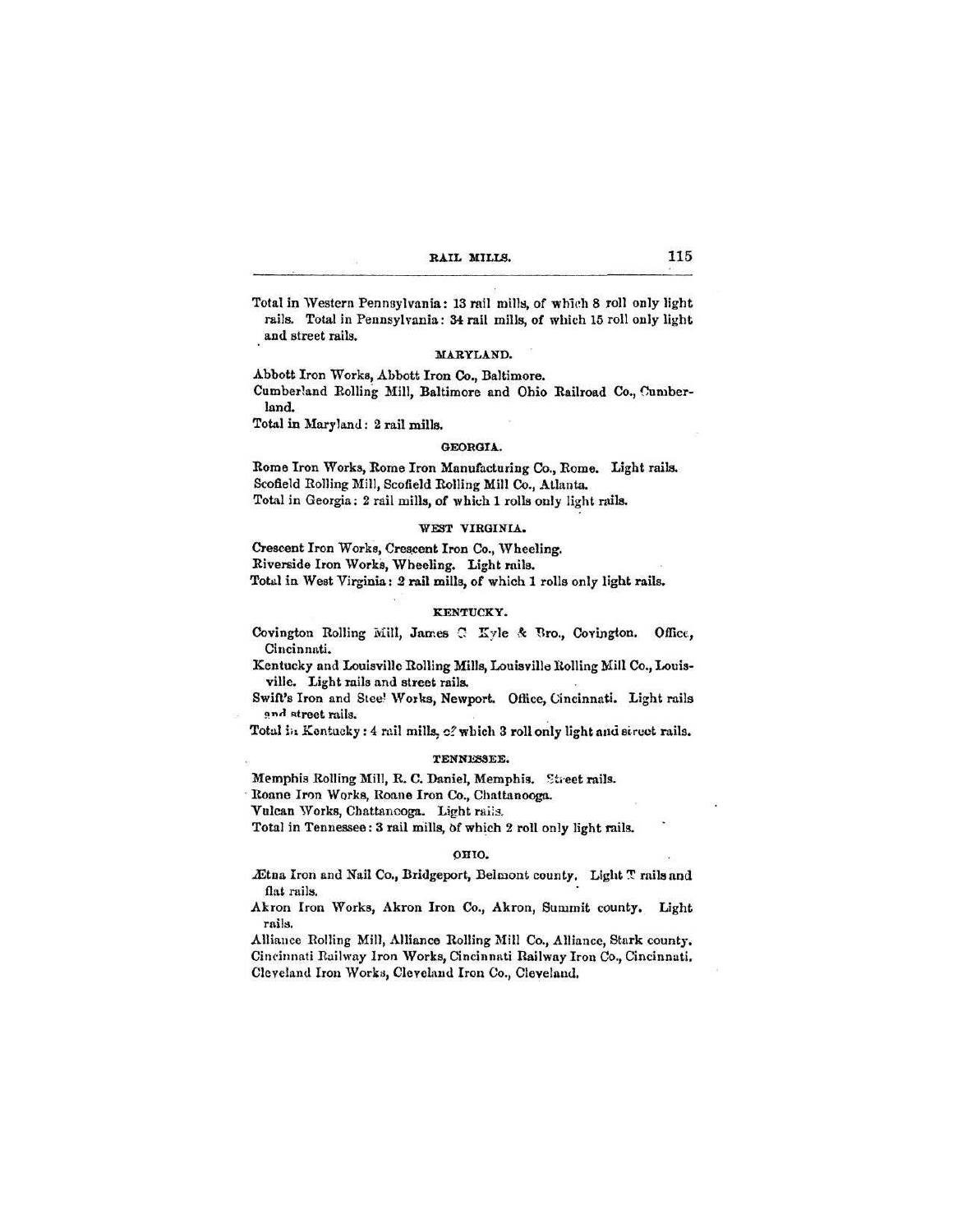| 116 | RAIL MILLS. |
|-----|-------------|
|     |             |

Cleveland Rolling Mill Co.,Cleveland. Lake Shore and Newburgh Mills. Iron and Bessemer steel.

Columbus Iron Works, Hayden & Baker, Columbus. Light rails.

Columbus Rolling Mill, Columbus Rolling Mill Co., Columbus.

Dover Rolling Mill, William Davis, Canal Dover, Tuscarawas county. Light rails.

Girard Rolling Mill, Girard Rolling Mill Co., Girard, Trumbull county. Light rails.

Lawrence Iron Works, Lawrence Iron Works Co., Ironton. Light rails. Marietta Rail Mill, Marietta Coal and Iron Co., Marietta, Washington county.

Mnssillon Rolling Mill. Mitchell & Co., Massillon. Light rails.

Nes Silicon Steel Works, Nes Silicon Steel Co., Sandusky, Erie county. Newark Rolling Mill, Newark Iron Co., Newark, Licking county.

Pomeroy Iron Works, Pomeroy Iron Co., Pomeroy, Meigs county. Light T rails and flat rails.

Ridgway Iron Works, Wick, Ridgway *&*Co., Youngstown.

Union Iron Works Co., Cleveland. Light rails.

Zanesville Iron Works, Ohio Iron Co., Zanesville. Light rails.

Total in Ohio: 19 rail mills, of which 10 roll only light and street rails.

## INDIANA.

Capital City Iron Worka, Capital City Iron Co.,Indianapolis. Liglit rails. Evansville Rolling Mill, Evansville Rolling Mill Co., Evansville. Indianapolis Rolling Mill, Indianapolis Rolling Mill Co., Indianapolis. New Albany Rail Mil\ Co., New Albany.

Total in Indiana: 4 rail mills, of which 1 rolls only light rails.

# ILLINOT3!

East St. Louis Co-operative Rail Mill Co., East St. Louis, St. Clair county. Joliet Iron and Steel Works, Joliet Iron and Steel Co., Joliet, Will **county.** Office at Chicago. Iron and Bessemer steel mils.

North Chicago Rolling Mill, North Chicago Rolling Mill Co., Chicago. Iron and Bessemer steel rails.

Springfield Iron Works, Springfield Iron Co., Springfield, Sangamon county.

St. Louis Bolt and Iron Co., St, Louis, Mo. Works in St. Clair county, **Illinois. Light T mils and** street rails.

Union Rolling Mill, Union Rolling Mill Co., Chicago. Iron and Beasemer steel rails.

Total in Illinois; 6 rail mills, of which 1 rolls only light and street rails.